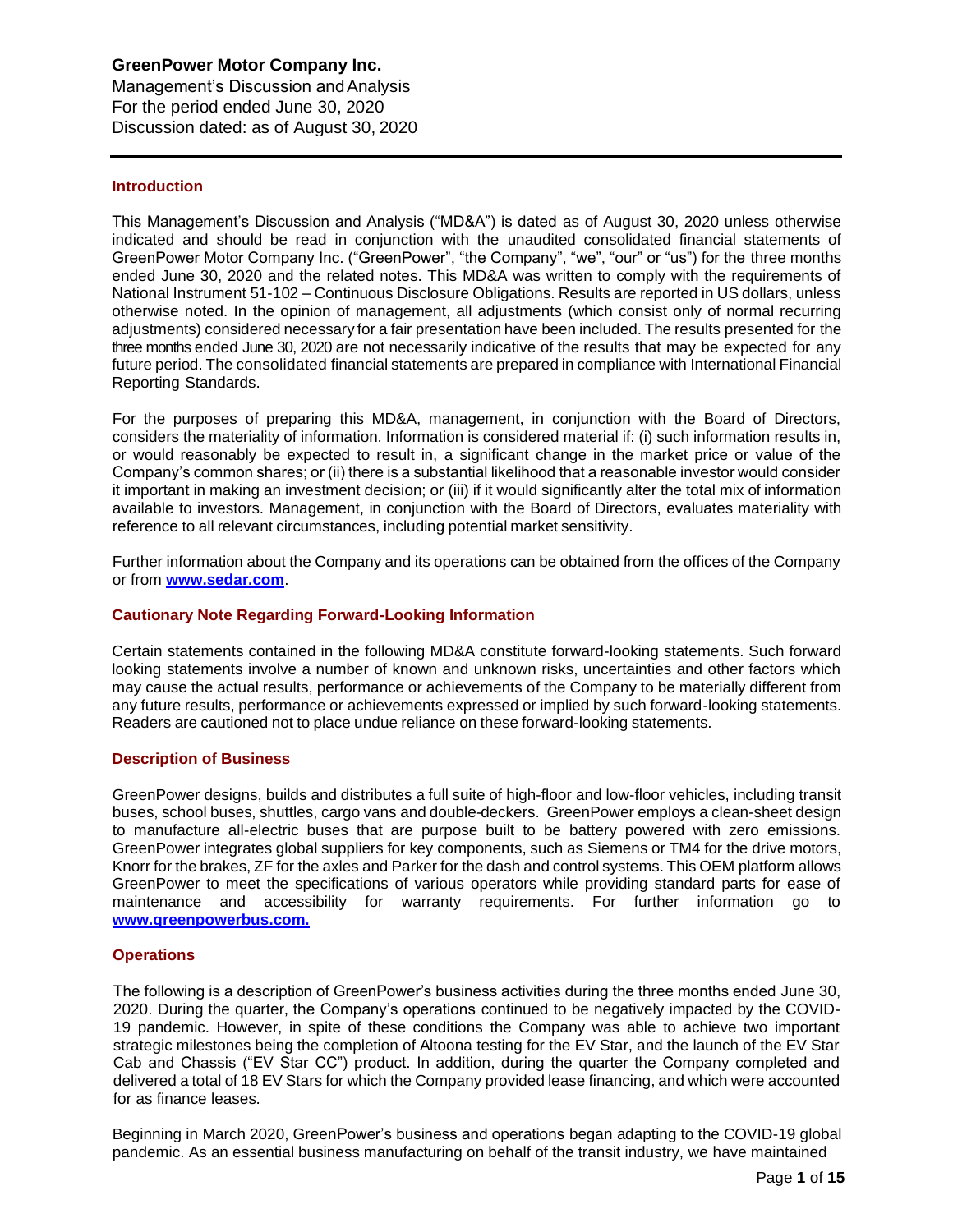Management's Discussion andAnalysis For the period ended June 30, 2020 Discussion dated: as of August 30, 2020

production, although at reduced levels compared to prior to the pandemic. Some of our suppliers and contract manufacturers temporarily suspended or reduced their production levels, and our internal staffing levels in production were temporarily reduced in order to comply with government regulations and maintain physical distancing in order to protect the health of our staff, customers and other stakeholders. While we maintained sales and production during the quarter, this was done so at a reduced rate in order to comply with physical distancing requirements and government health regulations.

Management took several steps to mitigate the negative financial impacts of the COVID-19 pandemic, including actively pursuing government business grants and loans in both Canada and the US in order to help support our business through this period. We were successful in securing government grants in Canada and the US, as well as \$361,900 in financing under the U.S. Small Business Administration's Paycheck Protection Program, for which we entered into a two-year promissory note with East West Bank. During the quarter, our CEO and Chairman took a 30% salary reduction, and the salaries of certain employees working from home were also reduced. Management continued to monitor and adapt to the economic realities that have resulted from the COVID-19 pandemic, however the ultimate impacts and duration of these conditions continues to remain uncertain.

In April 2020, GreenPower received the final report for the EV Star's Federal Transit Bus Test performed for the Federal Transit Administration at the Altoona Bus Testing site at Penn State University. This report covers seven tests covering the maintainability, reliability, safety and performance of transit vehicles, and is required by the FTA for transit properties looking to purchase vehicles with federal funds. The EV Star passed the Altoona Test with an aggregate score of 92.2 which, as of the date of the test, makes the EV Star the highest scoring medium or heavy duty vehicle that has completed the Altoona test, and the only all-electric Class 4 vehicle to have passed the Altoona test. Vehicles that are built to Buy America compliant standards and have passed the Altoona test are eligible for FTA funding of up to 80% of the capital cost of a transit vehicle for transit properties that are eligible to receive FTA funding. Vehicle buyers, both in transit and in other sectors, rely heavily on Altoona reports when making purchasing decisions.

In May 2020, Greenpower announced the launch of the EV Star CC model. The EV Star CC is a purpose built, battery electric, multi utility cab and chassis that can be used by cargo and delivery companies who wish to use their body design while transitioning to a zero emissions fleet, and can be outfitted with a wide range of body types for a broad range of uses. The 25' EV Star CC chassis has a payload of up to 6,000lbs and can be configured with a range of options including a lift gate, wireless charging, and autonomous capabilities.

In June, GreenPower announced that it completed the delivery of 18 EV Stars to Green Commuter. After this delivery, Green Commuter had approved California HVIP vouchers totaling \$4.5 million in its remaining order for 52 Greenpower EV Stars. During the month, the Antelope Valley Transit Authority announced that it had deployed six EV Stars to serve its new micro transit system, and Greenpower's national distributor Creative Bus Sales received an order for two EV Stars from UCLA.

Greenpower currently has Buy America compliant domestic production capacity of 15 EV Stars per month, which is expected to increase to 30 by the end of the calendar year 2020, and current production capacity through contract manufacturing partners of 50 additional EV Stars per month, which is expected to increase to 100 by the end of the calendar year 2020.

As at June 30, 2020 the Company had:

- Three EV350's, a Synapse shuttle, two EV Stars and ancillary equipment classified as property and ancillary equipment totaling approximately \$750,000;
- Finished goods inventory of approximately \$2.9 million comprised of 9 EV Stars, 2 EV Star Cab and Chassis, 2 Synapse school buses, 1 EV350 and charging stations;
- Work in process Inventory of \$3.2 million including 14 EV Stars, 10 EV Star Plus, five EV 250s, deposits for the 100 EV Star project, and parts inventory.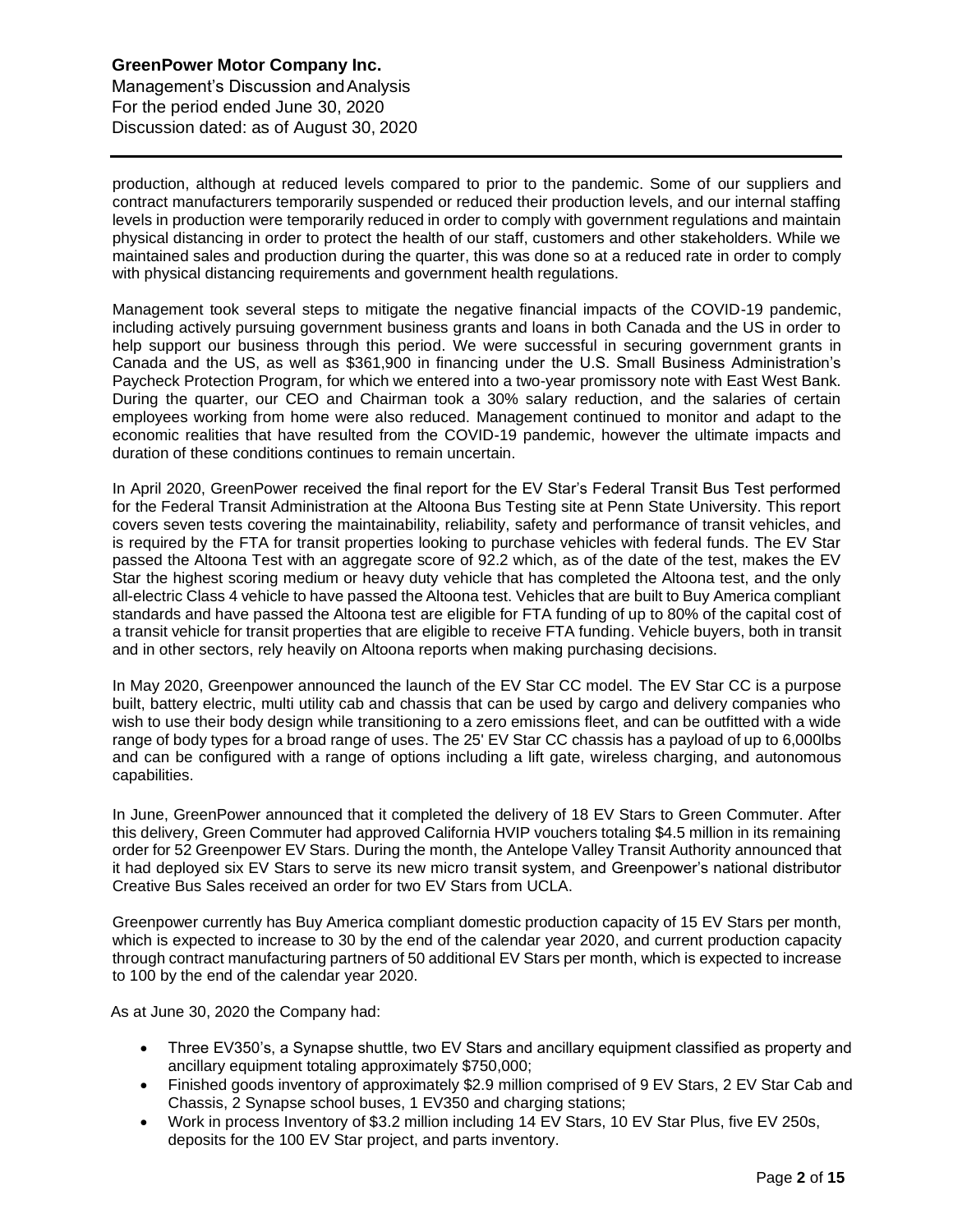Management's Discussion andAnalysis For the period ended June 30, 2020 Discussion dated: as of August 30, 2020

# **Share Consolidation, Nasdaq Uplisting, and Financing**

The Company completed a consolidation of its common shares on the basis of seven (7) pre-consolidation common shares for one (1) post-consolidation share effective the opening of the market on August 28, 2020.

As announced on August 28th, 2020 and filed with the SEC and on SEDAR, the Company priced its U.S. initial public offering (the "Offering") for 1,860,000 post-consolidation common shares of the Company (each, a "Share") at a price of \$20 per Share. In addition, the Company granted the underwriters a 30-day option to purchase up to an additional 279,000 Shares at the initial public offering price, less the underwriting discounts and commissions. The gross proceeds from the Offering, before deducting underwriting discounts and commissions and estimated offering expenses payable by the Company, are expected to be approximately \$37.2 million, excluding any exercise of the underwriters' option to purchase additional common shares. The Offering is expected to close on September 1, 2020, subject to the satisfaction of customary closing conditions. The Company intends to use the net proceeds from this offering for the production of all-electric vehicles, including EV Stars, EV Star plus, EV Star cab and chassis, and B.E.A.S.T. school buses, EV250 thirty foot low floor transit style buses, product development and geographic expansion with the remainder, if any, for working capital. Concurrently with the closing of the Offering, in a separate private placement, the Company plans to sell common shares for proceeds of up to \$500,000 to the Company's executive chairman and chief executive officer, Fraser Atkinson, at the price per share equal to the price to the offering, and without payment by the Company of any underwriting discount or commission.

The Company's shares commenced trading on the Nasdaq Capital Market on August 28, 2020 under the symbol "GP." The Shares continue to be listed for trading on the TSX Venture Exchange under the symbol "GPV". The shares of the Company traded on the OTCQB under the symbol "GPVRF" and as of August 28, 2020 were no longer quoted for trading on the OTCQB.

# **Trends**

The Company does not know of any trends, commitments, events, or uncertainty that are expected to have a material effect on the Company's business, financial condition, or results of operations other than as disclosed herein under "Risk Factors" and the paragraph below.

# **Results of Operations**

## For the three-month period ended June 30, 2020

For the three-month period ended June 30, 2020 the Company recorded revenues of \$2,272,255 and cost of revenues of \$1,653,672 generating a gross profit of \$618,583 or 27.2% of revenues. Revenue was generated from the sale of 18 EV Stars for which the Company provided lease financing and which were accounted for as finance leases, as well as revenue from finance and operating leases and other sources. Operating costs consisted of administrative fees of \$857,930 relating to salaries, project management, accounting, and administrative services; transportation costs of \$26,741 which relate to the use of trucks, trailers, contractors as well as other operational costs needed to transport company products around North America; travel, accommodation, meals and entertainment costs of \$36,853 related to travel for project management, demonstration of company products, and trade shows; product development costs of \$221,109; sales and marketing costs of \$(9,530); professional fees of \$96,426 consisting of legal and audit fees; and office expense of \$50,959 consisting of rent and other office expenses, as well as non-cash expenses including \$132,032 of share-based compensation expense and depreciation of \$114,761, generating a loss from operations before interest, accretion and foreign exchange of \$875,145.

Interest and accretion on the line of credit, convertible debentures and promissory notes totalled \$555,319, and a foreign exchange gain of \$1,126 resulted in a loss for the period of \$1,429,337. Non-cash expenses consisting of depreciation, accretion and accrued interest, share-based compensation, warranty accrual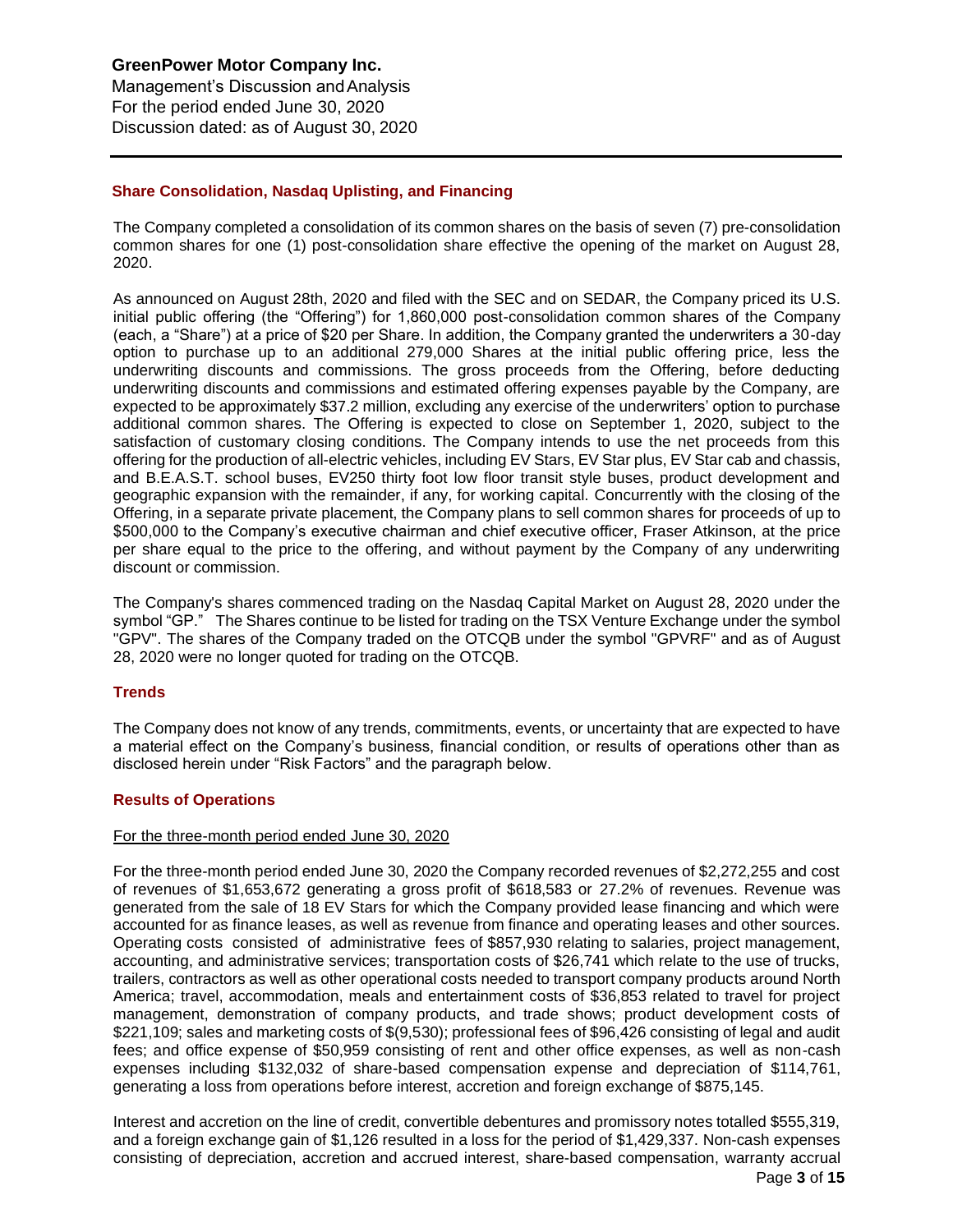# **GreenPower Motor Company Inc.**  Management's Discussion andAnalysis For the period ended June 30, 2020 Discussion dated: as of August 30, 2020

and amortization of deferred financing fees totaled \$627,683 in the three-month period.

The consolidated total comprehensive loss for the three-month period was impacted by \$7,970 of other comprehensive loss as a result of the translation of the entities with a different functional currency than presentation currency.

# For the three-month period ended June 30, 2019

For the three-month period ended June 30, 2019 the Company recorded revenues of \$2,449,951 and cost of revenues of \$1,726,555 generating a gross profit of \$723,396 or 30% of revenues. Revenue from vehicle sales and vehicle leases was generated from the sale of one EV 350 and 5 EV Stars, two of which were accounted for as finance leases, and revenue from other sources was primarily from sales of chargers. Operating costs consisted of administrative fees of \$668,903 relating to salaries, project management, accounting, and administrative services; transportation costs of \$61,980 which relate to the use of trucks, trailers, contractors as well as other operational costs needed to transport company products around North America; travel, accommodation, meals and entertainment costs of \$88,347 related to travel for project management, demonstration of company products, and trade shows; product development costs of \$214,413; sales and marketing costs of \$97,158; interest and accretion on the convertible debentures and promissory note of \$500,612; professional fees of \$60,692 consisting of legal and audit fees; as well as \$93,544 of non-cash share-based compensation expense and depreciation of \$143,586. The remaining operating costs for the period amounted to \$57,645 in general corporate expenses resulting in a consolidated net loss of \$1,263,484. Non-cash expenses consisting of depreciation, share-based compensation, accretion, warranty accrual and amortization of deferred financing fees totaled \$562,715 in the three-month period.

The consolidated total comprehensive loss for the three-month period was impacted by \$(4,511) of other comprehensive income as a result of the translation of the entities with a different functional currency than presentation currency.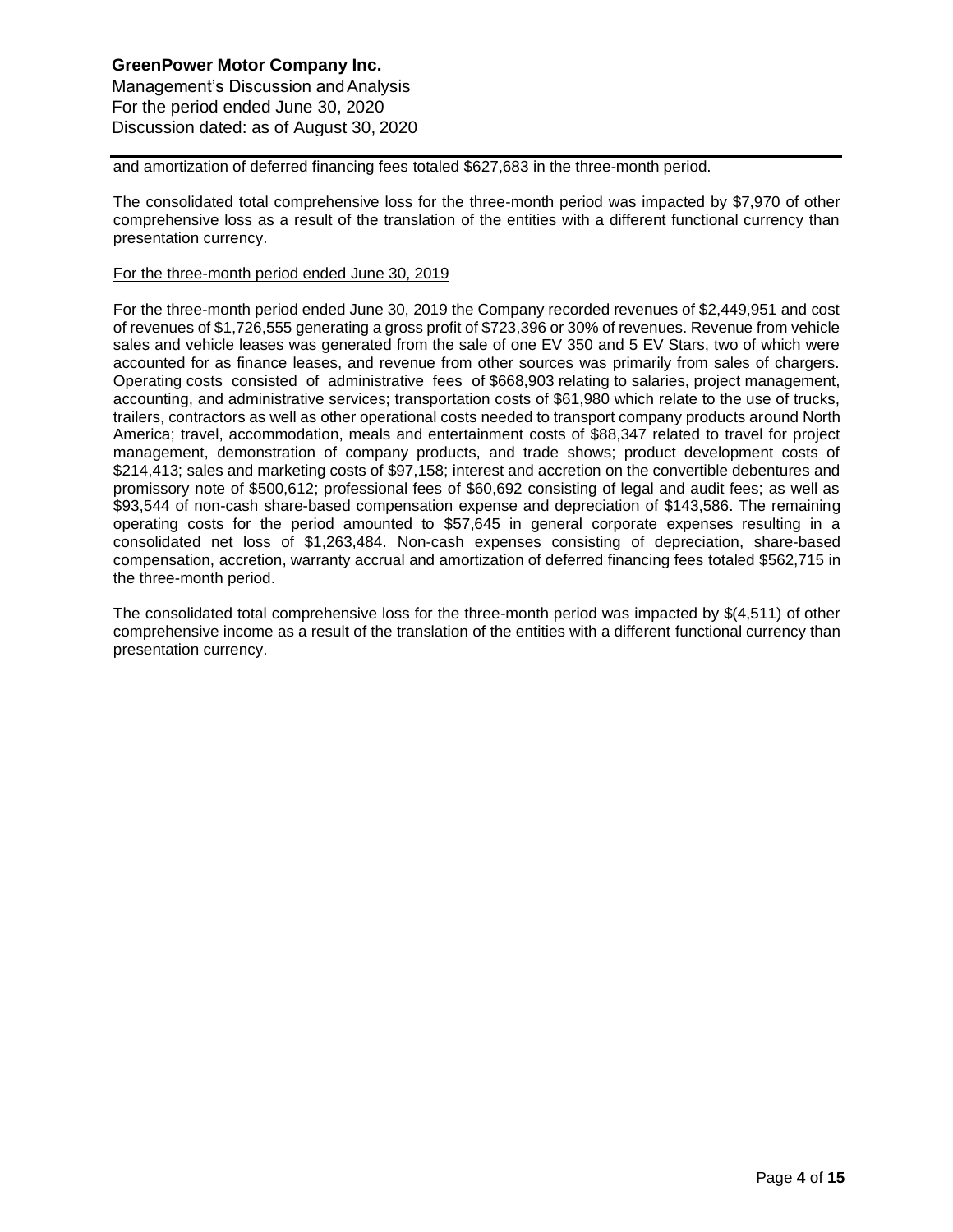Management's Discussion andAnalysis For the period ended June 30, 2020 Discussion dated: as of August 30, 2020

The following tables provide a summary of selected information for the last eight quarters:

|                                              | Three Months Ended |                       |  |               |   |             |    |                            |  |
|----------------------------------------------|--------------------|-----------------------|--|---------------|---|-------------|----|----------------------------|--|
|                                              |                    | March 31,<br>June 30, |  |               |   |             |    | December 31, September 30, |  |
|                                              |                    | 2020                  |  | 2020          |   | 2019        |    | 2019                       |  |
| Financial results                            |                    |                       |  |               |   |             |    |                            |  |
| Revenues                                     | \$                 | $2,272,255$ \$        |  | 642.401       | S | 4,977,548   | S. | 5,430,503                  |  |
| Net income (loss) for the period             |                    | (1,429,337)           |  | (2, 114, 027) |   | (1,056,087) |    | (712, 368)                 |  |
| Basic and diluted earnings/(loss) per share* | \$                 | $(0.01)$ \$           |  | $(0.02)$ \$   |   | $(0.01)$ \$ |    | (0.01)                     |  |
| lBalance sheet data                          |                    |                       |  |               |   |             |    |                            |  |
| Working capital (deficit)                    |                    | (707, 573)            |  | 743,131       |   | 2,319,481   |    | 1,648,610                  |  |
| Total assets                                 |                    | 14,473,657            |  | 13,207,679    |   | 16,811,834  |    | 14,515,250                 |  |
| Shareholders' equity                         |                    | (2,396,707)           |  | (1, 174, 956) |   | 876,200     |    | 1,951,725                  |  |

|                                              | Three Months Ended |             |    |             |      |                            |    |             |
|----------------------------------------------|--------------------|-------------|----|-------------|------|----------------------------|----|-------------|
|                                              | June 30,           |             |    | March 31.   |      | December 31, September 30, |    |             |
|                                              |                    | 2019        |    | 2019        |      | 2018                       |    | 2018        |
| Financial results                            |                    |             |    |             |      |                            |    |             |
| Revenues                                     | \$                 | 2,449,951   | S. | 2,486,611   | - SS | 1,106,530                  | -S | 9,008       |
| Net income (loss) for the period             |                    | (1,263,484) |    | (1,553,824) |      | (915, 734)                 |    | (1,445,472) |
| Basic and diluted earnings/(loss) per share* | \$                 | $(0.01)$ \$ |    | $(0.02)$ \$ |      | $(0.01)$ \$                |    | (0.02)      |
| Balance sheet data                           |                    |             |    |             |      |                            |    |             |
| Working capital (deficit)                    |                    | 2,775,679   |    | (155,176)   |      | (80, 804)                  |    | 824,357     |
| Total assets                                 |                    | 15,620,864  |    | 11,910,299  |      | 12,843,812                 |    | 11,698,365  |
| Shareholders' equity                         |                    | 2,439,746   |    | (85, 636)   |      | 414,804                    |    | 1,264,228   |

\* Based upon the weighted average number of shares issued and outstanding for the period

The following table summarizes vehicle deliveries pursuant to vehicle leases and vehicle sales for the last four quarters:

|                         | For the three months ended |           |              |               |  |  |  |
|-------------------------|----------------------------|-----------|--------------|---------------|--|--|--|
|                         | <b>June 30,</b>            | March 31, | December 31, | September 30, |  |  |  |
|                         | 2020                       | 2020      | 2019         | 2019          |  |  |  |
| <b>Vehicle Sales</b>    |                            |           |              |               |  |  |  |
| <b>EV 350</b>           | 0                          | 0         | 0            |               |  |  |  |
| EV Star <sup>1</sup>    |                            | 8         | 3            | 24            |  |  |  |
| Synapse school bus      |                            |           |              | 2             |  |  |  |
| Total                   | ი                          | 8         | 5            | 27            |  |  |  |
| <b>Vehicle Leases</b>   |                            |           |              |               |  |  |  |
| EV Star <sup>1</sup>    | 18                         | 0         | 22           | 0             |  |  |  |
| Total                   | 18                         | ი         | 22           | 0             |  |  |  |
|                         |                            |           |              |               |  |  |  |
| <b>Total Deliveries</b> | 18                         | 8         | 27           | 27            |  |  |  |

Note 1 - Leases associated with 8 EV Stars entered into during the quarter ended December 31, 2019 were cancelled during the quarter ended March 31, 2020 and the vehicles were subsequently sold.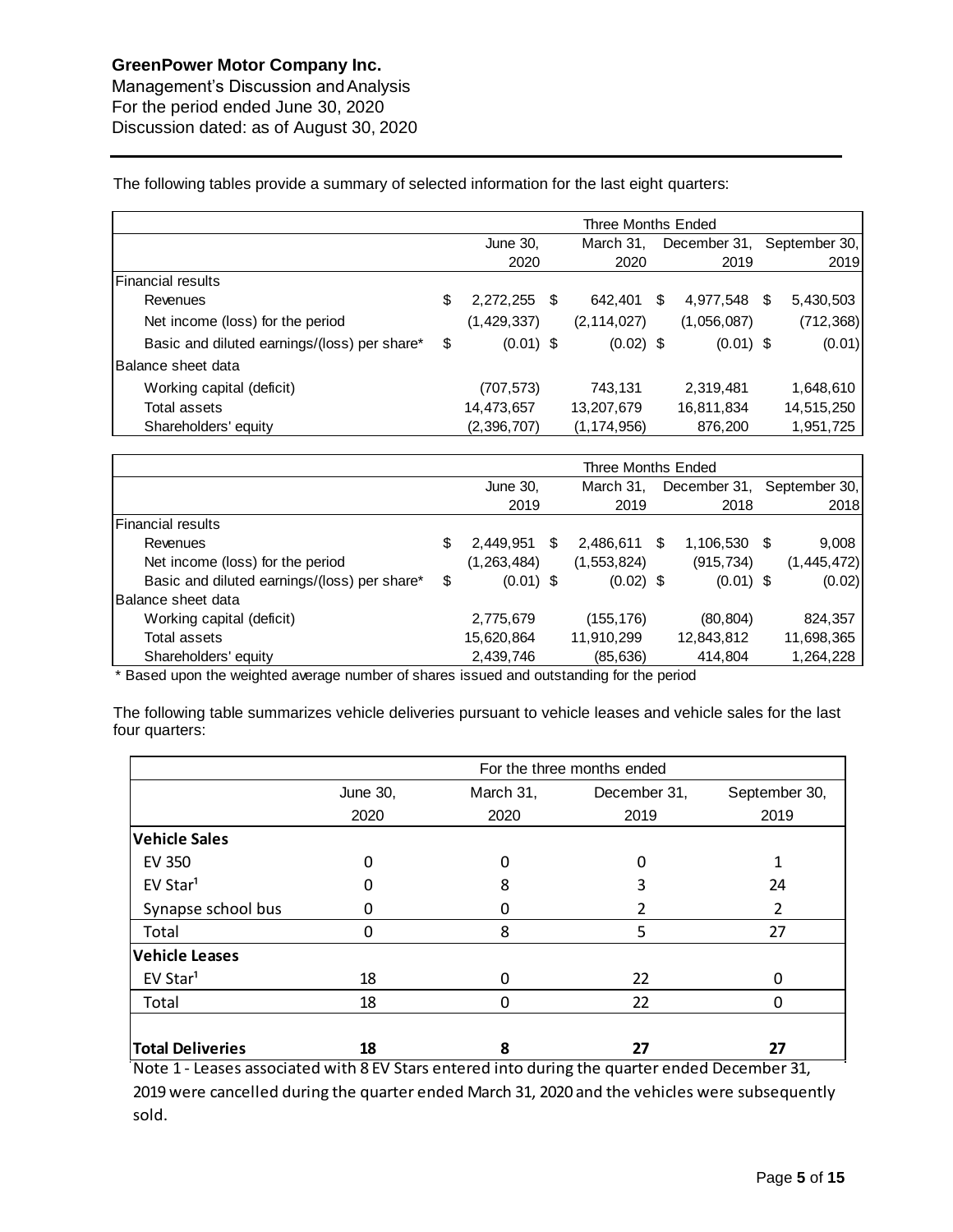Management's Discussion andAnalysis For the period ended June 30, 2020 Discussion dated: as of August 30, 2020

June 30, March 31, December 31, September 30, 2020 2020 2019 2019 **Total Expenses** \$ 2,047,920 \$ 2,361,841 \$ 2,521,645 \$ 2,104,506 Less: Depreciation (114,761) (116,338) (157,970) (160,661) Accretion and accrued interest (153,006) (232,543) (151,525) (133,373) Share-based payments (132,032) (126,652) (34,885) (53,025) Amortization of deferred financing fees (150,507) (149,864) (157,915) (154,883) Warranty Accrual (77,377) 20,494 (166,662) (136,307) Allowance for credit losses 33,552 (46,447) **Total Cash Expenses (1)** \$ 1,453,789 \$ 1,710,491 \$ 1,852,688 \$ 1,466,257 For the three months ended

The following table summarizes cash expenses for the last four quarters:

The following table summarizes adjusted EBITDA for the last four quarters:

|                            | For the three months ended |           |  |             |                                                                  |                                      |  |  |
|----------------------------|----------------------------|-----------|--|-------------|------------------------------------------------------------------|--------------------------------------|--|--|
|                            | June 30,                   |           |  |             |                                                                  | March 31, December 31, September 30, |  |  |
|                            |                            | 2020      |  | 2020        | 2019                                                             | 2019                                 |  |  |
| Net loss for the period    |                            |           |  |             | $\zeta(1,429,337)$ $\zeta(2,114,027)$ $\zeta(1,056,087)$ $\zeta$ | (712, 368)                           |  |  |
| Plus:                      |                            |           |  |             |                                                                  |                                      |  |  |
| Depreciation               |                            | 114.761   |  | 116,338     | 157,970                                                          | 160,661                              |  |  |
| Interest and accretion     |                            | 555,319   |  | 549,139     | 574,031                                                          | 510,042                              |  |  |
| Share-based payments       |                            | 132,032   |  | 126,652     | 34,885                                                           | 53,025                               |  |  |
| <b>Warranty Accrual</b>    |                            | 77,377    |  | (20, 494)   | 166,662                                                          | 136,307                              |  |  |
|                            |                            |           |  |             |                                                                  |                                      |  |  |
| <b>Adjusted EBITDA (1)</b> |                            | (549,848) |  | (1,342,392) | $(122, 539)$ \$<br>S                                             | 147,667                              |  |  |

(1) Non-IFRS Financial Measures: "Total Cash Expenses", as defined above, and "Adjusted EBITDA" reflects net income or loss before interest, taxes, share-based payments, depreciation and amortization, and warranty accrual. Adjusted EBITDA is a measure used by analysts and investors as an indicator of operating cash flow since it excludes the impact of movements in working capital items, non-cash charges and financing costs. Therefore, Adjusted EBITDA gives the investor information as to the cash generated from the operations of a business. However, Adjusted EBITDA is not a measure of financial performance under IFRS and should not be considered a substitute for other financial measures of performance. Adjusted EBITDA as calculated by GreenPower may not be comparable to Adjusted EBITDA as calculated and reported by other companies. The most comparable IFRS measure to Adjusted EBITDA is net income.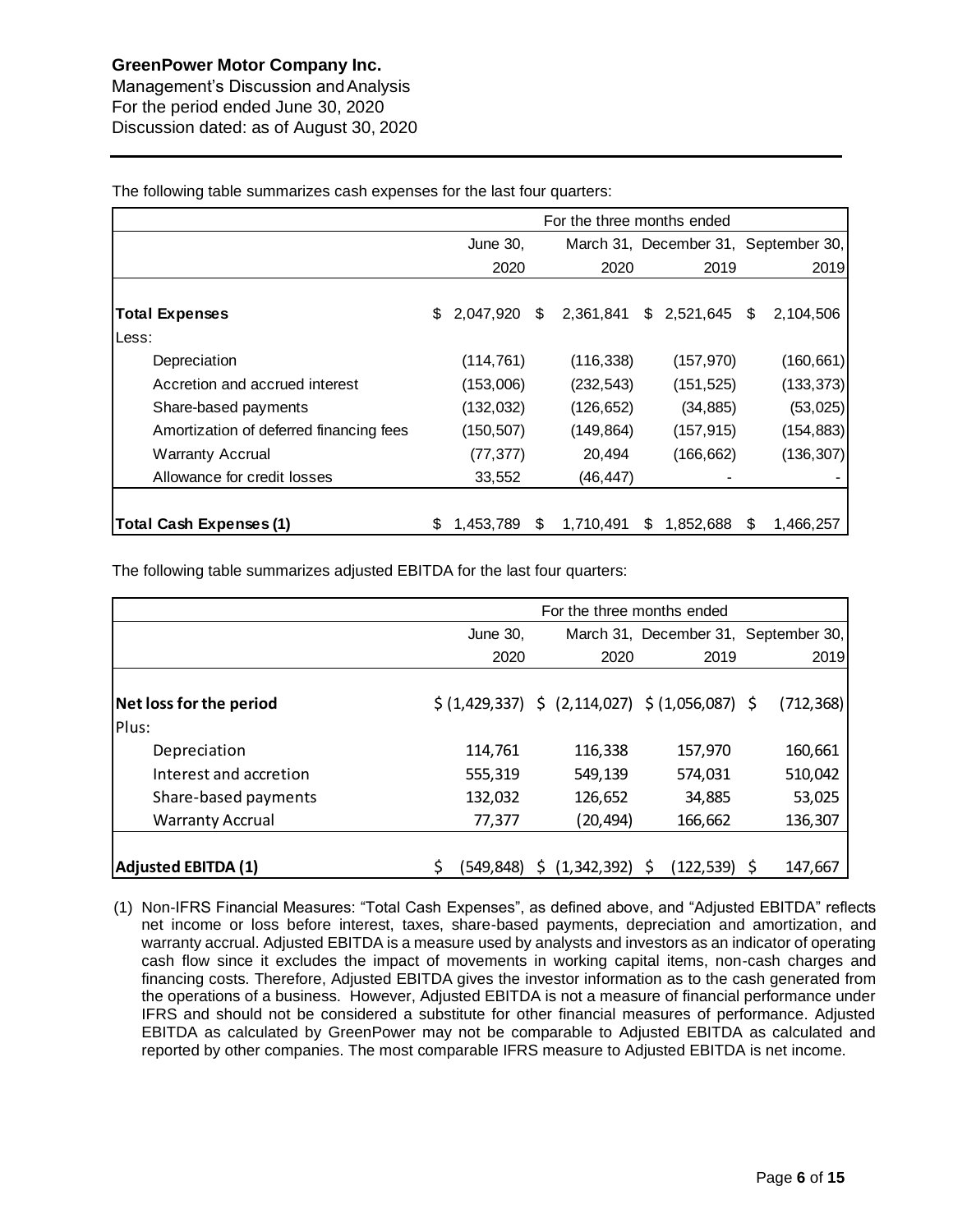Management's Discussion andAnalysis For the period ended June 30, 2020 Discussion dated: as of August 30, 2020

# **Liquidity**

At June 30, 2020, the Company had a cash and restricted cash balance of \$310,458 and working capital of (\$707,573). The Company's line of credit has a maximum credit limit of up to \$8,000,000 and amounts available on the line of credit in excess of \$5,000,000 are subject to margining requirements, and as at June 30, 2020 available funds on the line of credit was \$6,560. The Company manages its capital structure and makes adjustments to it based on available funds to the Company. The Company will continue to rely on additional financings and the sale of its inventory to further its operations and meet its capital requirements to manufacture EV vehicles, expand its production capacity and further develop its sales, marketing, engineering, and technical resources.

# **Capital Resources**

Three months ended June 30, 2020 and up to the date of this report

Authorized: Unlimited number of common shares without par value Authorized: Unlimited number of preferred shares without par value

As at June 30, 2020, the Company had the following outstanding convertible debentures all with an 8% interest rate and a term of four years. The Convertible Debentures have effective rates ranging from 28.3% - 38.5%.

| <b>Issue Date</b> | Amount<br>(\$CDN) | Converted<br>Amount<br>(\$CDN) | Matured<br>Amount<br>(SCDN) | Outstanding<br>Amount<br>(\$CDN) | Conversion<br>Price (\$CDN) | Shares on<br>Conversion |
|-------------------|-------------------|--------------------------------|-----------------------------|----------------------------------|-----------------------------|-------------------------|
| 17-May-17         | 1,900,000         |                                |                             | 1,900,000                        | 0.65                        | 2,923,077               |
| 31-May-17         | 250,000           | -                              |                             | 250,000                          | 0.65                        | 384,615                 |
| 25-Sep-17         | 1,476,000         |                                |                             | 1,476,000                        | 0.40                        | 3,690,000               |
| 12-Oct-17         | 1,970,000         | (100,000)                      |                             | 1,870,000                        | 0.40                        | 4,675,000               |
| Total             | 5,596,000         | (100,000)                      |                             | 5,496,000                        |                             | 11,672,692              |

On June 18, 2020 CDN\$100,000 worth of debentures (issued on October 12, 2017) were converted into 250,000 common shares with a conversion price of CDN\$0.40.

During the period ended June 30, 2020, the Company paid interest of \$82,791 (June 30, 2019 - \$86,394) and recognized accretion of \$153,006 (June 30, 2019 - \$129,989) related to the convertible debentures listed above.

The Company has an incentive stock option plan whereby it grants options to directors, officers, employees, and consultants of the Company. On May 14, 2019, the Company replaced its Fixed Stock Option Plan (the "2016 Plan") with a Rolling Stock Option Plan (the "2019 Plan"). Under the terms of the 2019 Plan, the aggregate number of Options that can be granted under the 2019 Plan cannot exceed ten (10%) of the total number of issued and outstanding Shares, calculated on a non-diluted basis. The exercise price of options granted under the 2019 Plan may not be less than the minimum prevailing price permitted by the TSXV policies with a maximum term of 10 years.

On March 9, 2016, the shareholders approved the previous stock option plan which allowed for the issuance of up to 10,440,790 shares (the "2016 Plan").

On March 30, 2017, the shareholders approved an increase in the number of common shares available for issuance under the 2016 Plan from 10,440,790 to 13,656,367. On May 4, 2018, the number available for issuance was further increased to 14,909,992.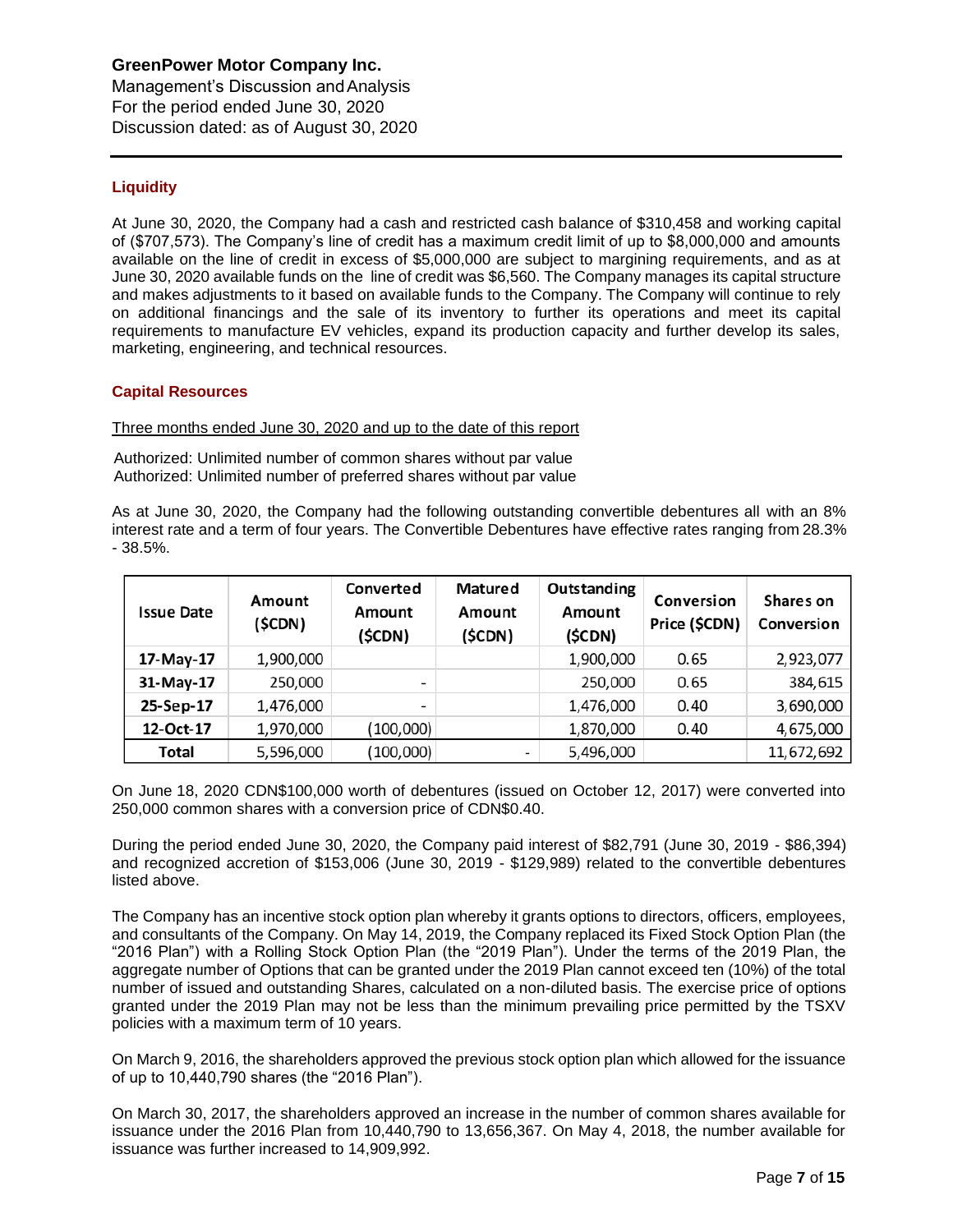Management's Discussion andAnalysis For the period ended June 30, 2020 Discussion dated: as of August 30, 2020

The Company had the following incentive stock options granted under the 2019 Plan, 2016 Plan, and Plan that are issued and outstanding as at June 30, 2020:

|                                 |    | Exercise      | <b>Balance</b> |         |           |    | Forfeited  |    | <b>Balance</b> |
|---------------------------------|----|---------------|----------------|---------|-----------|----|------------|----|----------------|
| <b>Expiry Date</b>              |    | Price (CDN\$) | March 31, 2020 | Granted | Exercised |    | or Expired |    | June 30, 2020  |
| May 26, 2020                    | \$ | 0.60          | 150,000        |         |           |    | (150,000)  |    |                |
| July 10, 2020 <sup>1</sup>      | \$ | 0.55          | 50,000         |         |           |    |            |    | 50,000         |
| February 4, 2021                | \$ | 0.35          | 400,000        |         |           |    |            |    | 400,000        |
| May 6, 2021                     | \$ | 0.35          | 520,000        |         |           |    | (80,000)   |    | 440,000        |
| October 27, 2021                | \$ | 0.62          | 500,000        |         |           |    |            |    | 500,000        |
| February 2, 2022                | \$ | 0.75          | 457,000        |         |           |    |            |    | 457,000        |
| May 26, 2022                    | \$ | 0.75          | 1,037,500      |         |           |    |            |    | 1,037,500      |
| December 18, 2022               | \$ | 0.45          | 175,000        |         |           |    |            |    | 175,000        |
| May 4, 2023                     | \$ | 0.50          | 530,000        |         |           |    |            |    | 530,000        |
| November 30, 2023               | \$ | 0.43          | 350,000        |         |           |    |            |    | 350,000        |
| February 12, 2024               | \$ | 0.50          | 550,000        |         |           |    |            |    | 550,000        |
| January 30, 2022                | \$ | 0.37          | 175,000        |         |           |    |            |    | 175,000        |
| January 30, 2025                | \$ | 0.37          | 2,235,000      |         |           |    |            |    | 2,235,000      |
| Total outstanding               |    |               | 7,129,500      |         |           |    | (230,000)  |    | 6,899,500      |
| Total exercisable               |    |               | 4,408,250      |         |           |    |            |    | 4,834,500      |
| <b>Weighted Average</b>         |    |               |                |         |           |    |            |    |                |
| Exercise Price (CDN\$)          |    |               | 0.50           | N/A     | N/A       | \$ | 0.51       | \$ | 0.49           |
| Weighted Average Remaining Life |    |               | 3.0 years      |         |           |    |            |    | 2.8 years      |

1. 50,000 stock options exercisable at CAD\$0.55 per share expired unexercised on July 10, 2020.

As at June 30, 2020, there were 3,966,225 stock options available for issuance under the 2019 plan.

During the three months ended June 30, 2020, the Company incurred share-based compensation expense with a measured fair value of \$132,032. The fair value of the options granted and vested were recorded as share-based payments on the Consolidated Statements of Operations.

As at June 30, 2020, the Company had outstanding warrants, enabling the holders to acquire common shares as follows:

|                        | Exercise     |   | Balance        |        |                |     |                |    | Balance       |
|------------------------|--------------|---|----------------|--------|----------------|-----|----------------|----|---------------|
| Expiry Date            | Price        |   | March 31, 2020 | Issued | Exercised      |     | Expired        |    | June 30, 2020 |
| May 17, 2020           | CDN \$0.75   |   | 2.922.200      |        | ۰              |     | (2,922,200)    |    |               |
| May 31, 2020           | CDN \$0.75   |   | 384,500        |        | ۰              |     | (384, 500)     |    |               |
| October 17, 2020       | CDN \$1.10   |   | 311,497        |        |                |     | ٠              |    | 311,497       |
| June 29, 2021          | CDN \$0.65   |   | 4,400,000      |        |                |     | ۰              |    | 4,400,000     |
| September 25, 2021     | CDN \$0.50   |   | 3.690.000      |        | $\blacksquare$ |     | $\blacksquare$ |    | 3.690.000     |
| October 12, 2021       | CDN \$0.50   |   | 5.425.000      |        | -              |     | $\blacksquare$ |    | 5,425,000     |
| March 14, 2022         | CDN \$0.60   |   | 4,800,000      |        | ۰              |     | $\blacksquare$ |    | 4,800,000     |
| May 6, 2023            | USD \$0.3811 |   | 6.065.568      |        | -              |     | -              |    | 6.065.568     |
| May 8, 2023            | USD \$0.3811 |   | 491,803        |        |                |     |                |    | 491,803       |
| Total outstanding      |              |   | 28,490,568     |        | -              |     | (3,306,700)    |    | 25, 183, 868  |
| Weighted Average       |              |   |                |        |                |     |                |    |               |
| Exercise Price (CDN\$) |              | Ś | 0.58           | NA     | NA             | - Ś | 0.75           | Ś. | 0.56          |
| Weighted Average Life  |              |   | 1.7 years      |        |                |     |                |    | 1.7 years     |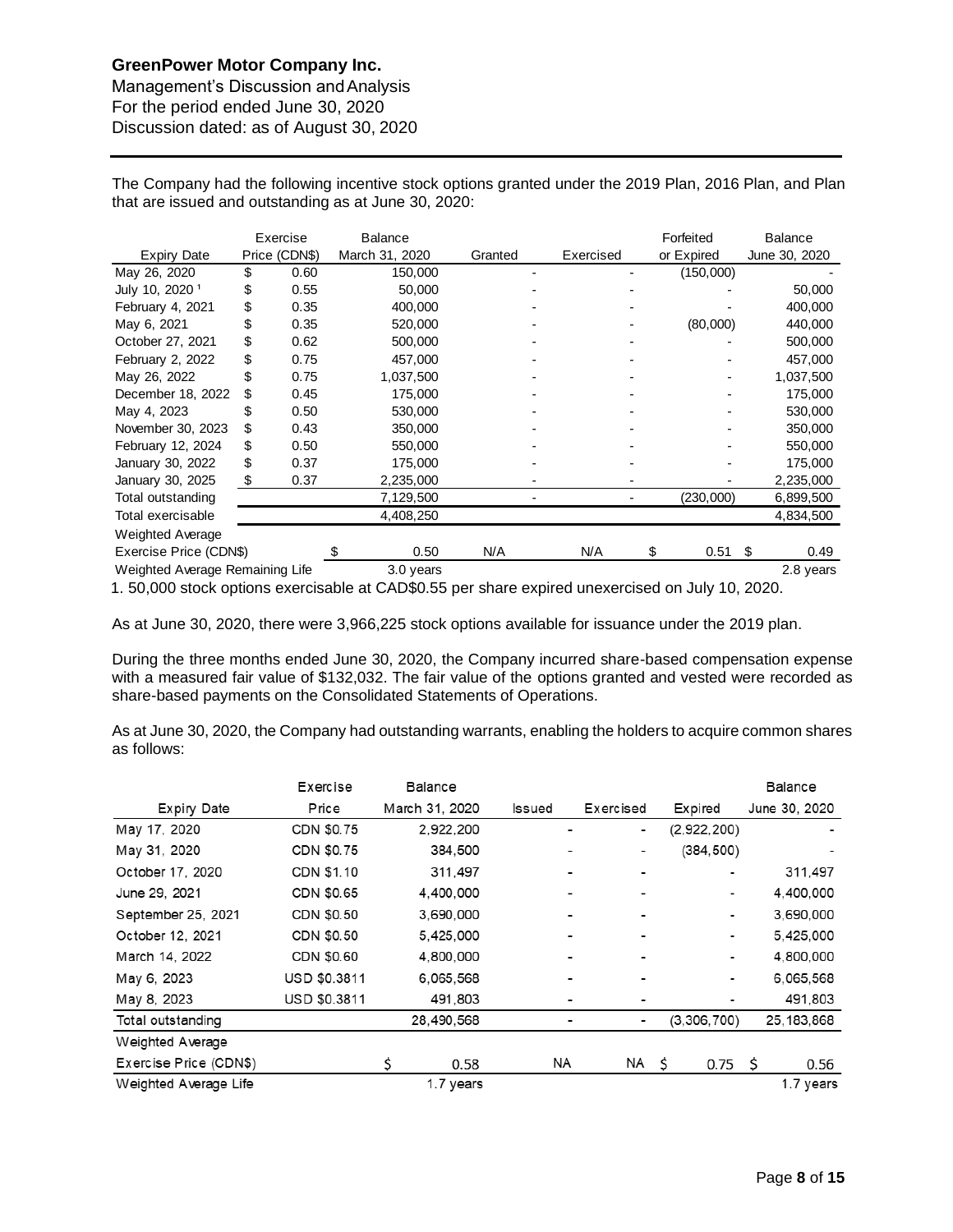Management's Discussion andAnalysis For the period ended June 30, 2020 Discussion dated: as of August 30, 2020

# **Off-Balance Sheet Arrangements**

As of the date of this filing, the Company does not have any off-balance sheet arrangements that have, or are reasonably likely to have, a current or future effect on the results of operations or financial condition of the Company including, without limitation, such considerations as liquidity and capital resources that have not previously been discussed.

# **Related Party Transactions**

A summary of compensation for directors, officers and key management personnel is as follows:

|                               | <b>For the Three Months Ended</b> |               |   |               |  |  |  |  |
|-------------------------------|-----------------------------------|---------------|---|---------------|--|--|--|--|
|                               |                                   | June 30, 2020 |   | June 30, 2019 |  |  |  |  |
|                               |                                   |               |   |               |  |  |  |  |
| Salaries and Benefits (1)     | S                                 | 91,208        | S | 103,404       |  |  |  |  |
| Consulting fees (2)           |                                   | 64,166        |   | 90,000        |  |  |  |  |
| Accommodation (3)             |                                   |               |   | 762           |  |  |  |  |
| Truck and Trailer Rentals (4) |                                   | 5,748         |   | 32,642        |  |  |  |  |
| Options Vested (5)            |                                   | 98,825        |   | 82,228        |  |  |  |  |
| Total                         |                                   | 259,947       | ς | 309,036       |  |  |  |  |

- 1) Salaries and benefits incurred with officers and a former officer are included in Administrative fees on the Consolidated Statements of Operations.
- 2) Consulting fees included in professional fees and sales and marketing on the Consolidated Statements of Operations are paid to, management service companies of the CEO and Chairman, and to the former CEO of the Company to provide accounting, management and consulting services.
- 3) Accommodation expense paid to Stage Coach Landing, Inc., a company that the CEO and Chairman of GreenPower and the former CEO are officers and directors. These costs are expensed on the Consolidated Statements of Operations.
- 4) Truck and trailer rental fees paid to Maple Leaf Equipment Aircraft and Recovery Inc., a company that the CEO and Chairman of GreenPower and the former CEO are officers and directors. These costs are included in Transportation costs on the Consolidated Statements of Operations.
- 5) Amounts recognized for related party stock-based compensation are included in Share-based payments on the Consolidated Statements of Operations.

Accounts payable and accrued liabilities at June 30, 2020 included CAD \$103,916 and USD \$49,917 (March 31, 2020 – \$71,697) owed to officers, directors, and companies controlled by officers and directors, and shareholders, which is non-interest bearing, unsecured and has no fixed terms of repayment.

As at June 30, 2020, one company beneficially owned by the CEO and Chairman of the Company had loans outstanding to the Company with a total value of CAD \$3,235,000 and USD \$220,000 (March 31, 2020 - CAD \$3,185,000 and USD \$120,000). These loans were renewals of all outstanding loans to the two companies beneficially owned by the CEO and Chairman on December 30, 2019 and have a maturity date that is the earlier of (i) the date that the GreenPower completes an equity financing of more than Five Million US Dollars (US\$5,000,000) (ii) from receipt of proceeds on the sale of buses in excess of Ten Million US Dollars (US\$10,000,000) or (iii) July 15th, 2021, and bear interest at a rate of 12.0% per annum. During June 2020, a company beneficially owned by the Chairman loaned the Company an additional CAD\$50,000 and USD\$100,000.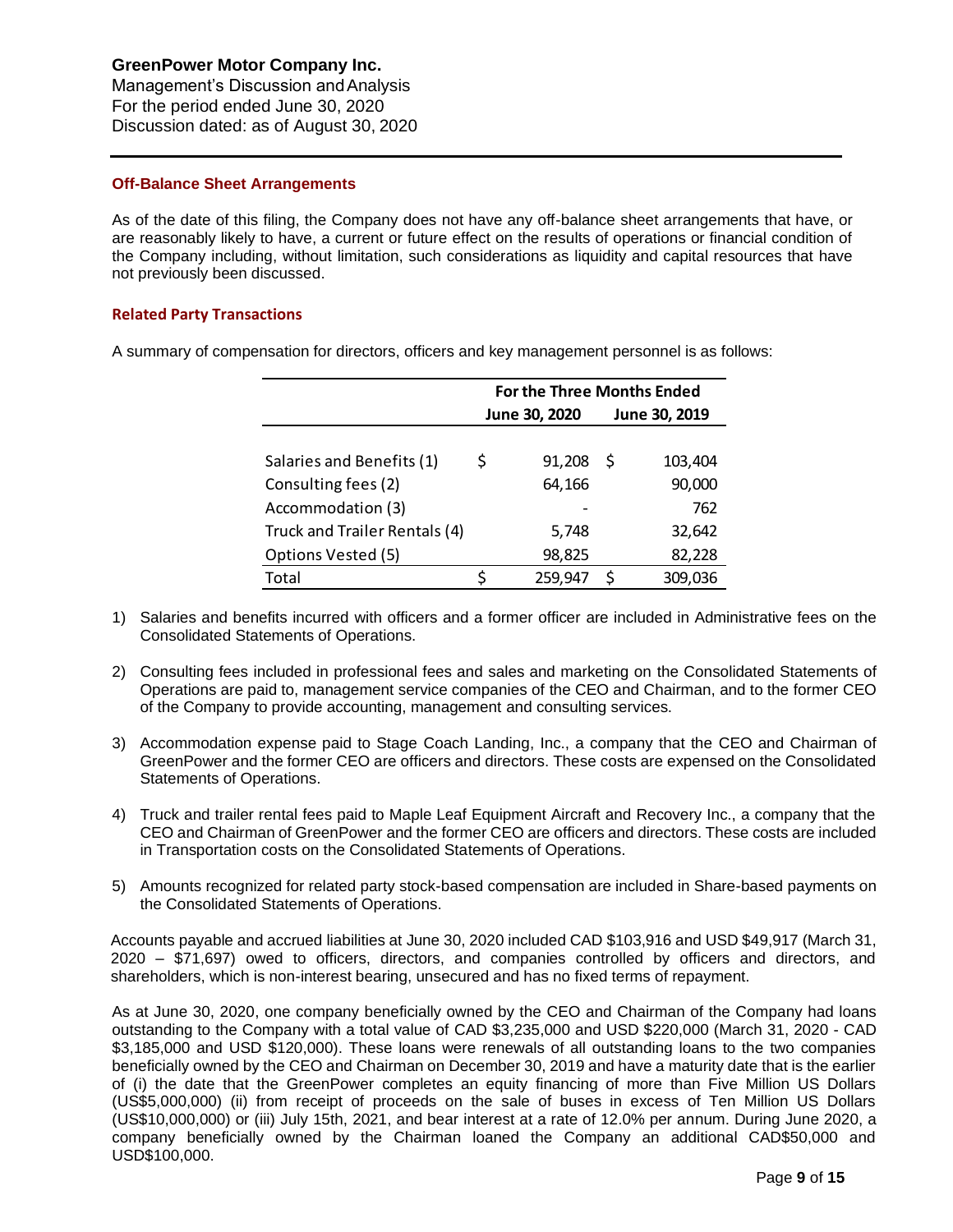The Company has agreed to grant the lender in each of these loans a general security assignment on the assets of GreenPower Motor Company Inc., which will be subordinated to the BMO Bank of Montreal.

Loans payable to related parties of \$2,683,067 (March 31, 2020 - \$2,700,625) include the loans with terms described above, including accrued interest, and other loans payable to directors and officers, companies controlled by directors and officers, which are unsecured, are non-interest bearing and have no fixed terms of repayment.

A director of the Company and the Company's CEO and Chairman have both provided personal guarantees of USD \$2,510,000, or \$5,020,000 in total to support the Company's \$8 million operating line of credit. In consideration for these guarantees, the Company agreed to issue 4,400,000 non-transferrable common share purchase warrants exercisable at an exercise price of CDN \$0.65 per share that expire on June 29, 2021 and 4,800,000 non-transferrable common share purchase warrants exercisable at an exercise price of CDN \$0.60 per share that expire on March 14, 2022.

The outstanding balance of unconverted convertible debentures at June 30, 2020 (Note 14), includes CDN\$3,125,000 (March 31, 2020 – CDN\$3,125,000) principal balance owed to officers, directors and companies controlled by directors.

These transactions were measured at the exchange amount, which is the amount agreed upon by the transacting parties.

## **New and Amended Standards**

#### *Adoption of accounting standards*

The following new or amended standards were adopted during the year ended March 31, 2020:

IFRS 15 Revenue from Contracts with Customers provides a single principle-based framework to be applied to all contracts with customers. IFRS 15 replaces the previous revenue standard IAS 18, Revenue, and the related Interpretations on revenue recognition. The standard scopes out contracts that are considered to be lease contracts, insurance contracts and financial instruments. The new standard is a control-based model as compared to the existing revenue standard which is primarily focused on risks and rewards. Under the new standard, revenue is recognized when a customer obtains control of a good or service. Transfer of control occurs when the customer has the ability to direct the use of and obtain the benefits of the good or service. This standard is effective for reporting periods beginning on or after January 1, 2018.

IFRS 9 Financial Instruments replaces the current standard IAS 39 Financial Instruments: Recognition and Measurement, replacing the current classification and measurement criteria for financial assets and liabilities with only two classification categories: amortized cost and fair value. This standard has an effective date of January 1, 2018.

IFRS 16 Leases was issued in January 2016 and specifies how an IFRS reporter will recognize, measure, present and disclose leases. The standard provides a single lessee accounting model, requiring lessees to recognize assets and liabilities for all leases unless the lease term is 12 months or less or the underlying asset has a low value. Lessors continue to classify leases as operating or finance, with IFRS 16's approach to lessor accounting substantially unchanged from its predecessor, IAS 17. This standard is effective for reporting periods beginning on or after January 1, 2019.

The adoption of the above accounting policies impacted the consolidated financial statements for the three months ended December 31, 2019 as described in the respective notes.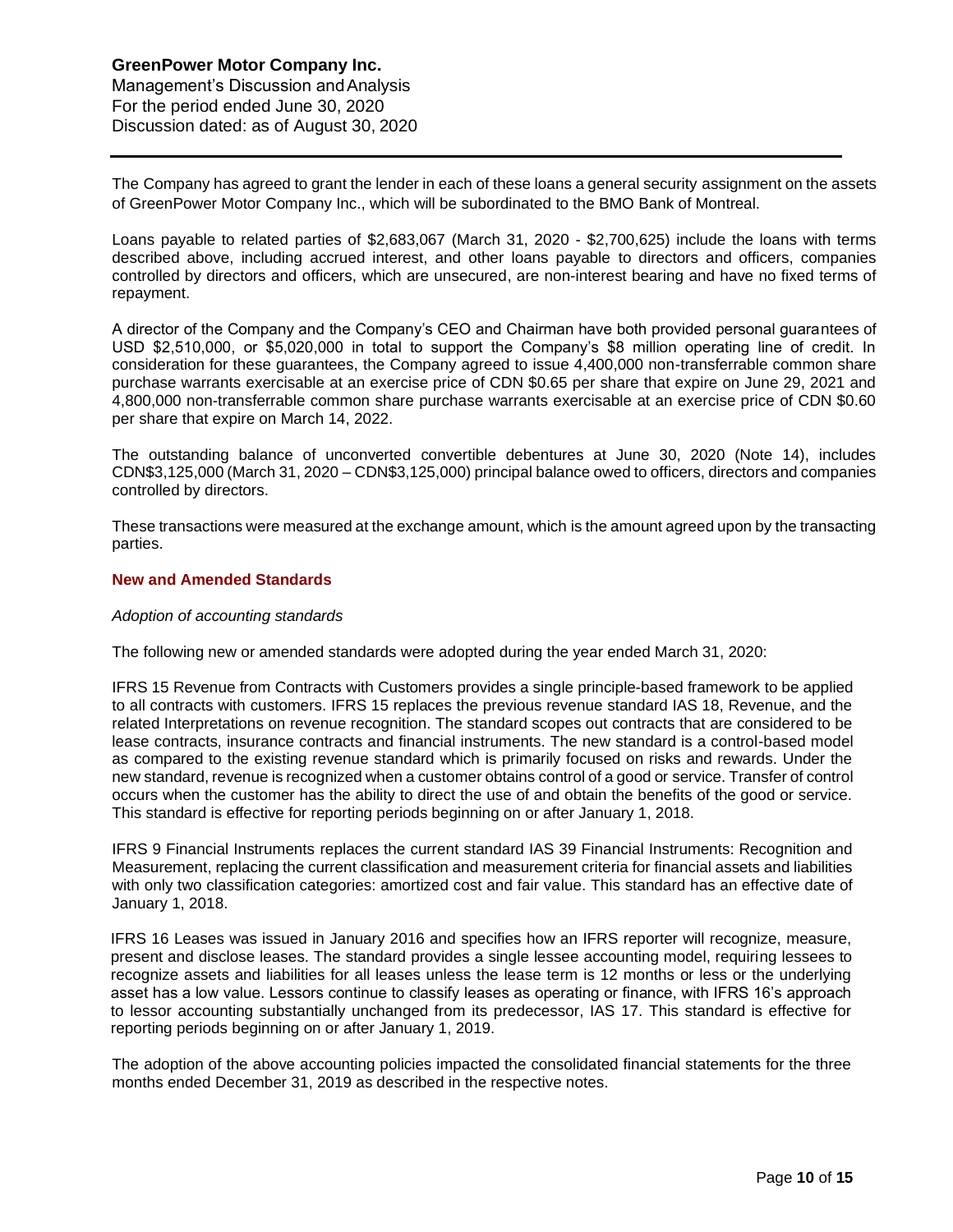# **GreenPower Motor Company Inc.**  Management's Discussion andAnalysis For the period ended June 30, 2020 Discussion dated: as of August 30, 2020

#### *Future accounting pronouncements*

Certain new accounting standards and interpretations have been published by the IASB or the IFRS Interpretations Committee that are not mandatory for the December 31, 2019 reporting period.

The Company has reviewed new and revised accounting pronouncements that have been issued but are not yet effective. The Company has not early adopted any of these standards and is currently evaluating the impact, if any, that these standards might have on its consolidated financial statements.

## **Critical Accounting Estimates**

Significant assumptions about the future and other sources of estimation uncertainty that management has made at the end of the reporting period, that could result in a material adjustment to the carrying amountsof assets and liabilities, in the event that actual results differ from assumptions made, relate to, but are not limited to, the inputs used in the Black-Scholes option pricing model to measure stock-based compensation and warrants, determination of the liability portion of convertible debentures, determination of the useful life of equipment, net realizable value of inventory, provision for warranty expense, and the \$nil provision for income taxes. Critical estimates used in the preparation of these accounting statements include but are not limited to the following:

#### *Critical accounting judgments*

- i. the determination of the discount rate to use to discount the promissory note receivable,finance lease receivable and lease liabilities;
- ii. the determination of the functional currency of each entity within the consolidated Company;
- iii. the Company's ability to continue as a going concern;
- iv. The classification of leases as either financial leases or operating leases; and
- v. The identification of performance obligations in revenue contracts and the determination of when they are satisfied.

## **Financial Instruments**

The Company's financial instruments consist of cash and restricted cash, accounts receivable, finance lease receivable, promissory note receivable, line of credit, accounts payable and accrued liabilities, note payable, loans payable to related parties, promissory note payable, convertible debentures and lease liabilities. As at June 30, 2020, the Company had working capital \$(707,573). The Company's continuing operations are dependent upon its ability to raise capital and generate cash flows from operations.

The Company has exposure to the following financial instrument related risks.

#### **Credit risk**

The Company's exposure to credit risk is on its cash, finance lease, and promissory note receivable. Cash consists of cash bank balances held in major financial institutions in Canada and the United States with a high credit quality and therefore the Company is exposed to minimal risk. The Company assesses the credit risk of its promissory note receivable counterparty and lease counterparty on an annual basis and believes it is exposed to minimal credit risk.

## **Liquidity risk**

The Company tries to ensure that there is sufficient capital in order to meet short-term business requirements, after taking into account the Company's cash balances and available liquidity on the Company's \$8 million operating line of credit. The Company's cash is invested in bank accounts at major financial institutions in Canada and the United States and is available on demand. The Company will continue to rely on additional financings to further its operations and meet its capital requirements.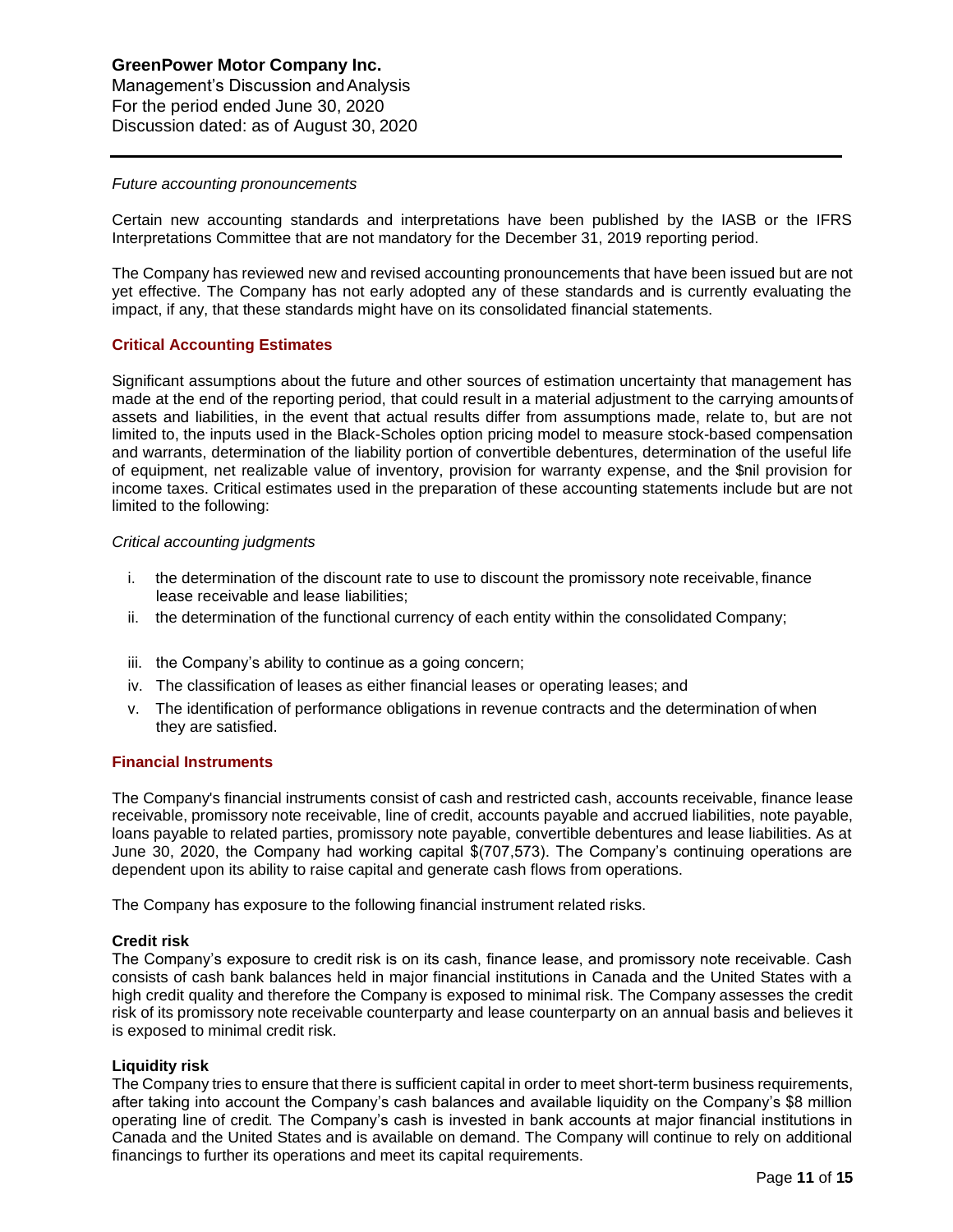Management's Discussion andAnalysis For the period ended June 30, 2020 Discussion dated: as of August 30, 2020

# **Trade Tariffs**

The Company manufactures and imports key components from overseas that are subject to tariffs on importation into the United States, and for which the Company is currently paying tariffs. In particular, the Company is subject to tariffs on goods imported from China, which increases the cost of these goods and negatively impacts the company's profitability and financial position.

## **Market risks**

Market risk is the risk of loss that may arise from changes in market factors such as interest rates and foreign exchange. The Company believes interest rate risk is not material.

The Company is exposed to foreign exchange risk as it conducts business in both the United States and Canada. Management monitors its foreign currency balances but the Company does not engage in any hedging activities to reduce its foreign currency risk.

At June 30, 2020, the Company was exposed to currency risk through the following monetary assets and liabilities in CDN Dollars.

| Cash                                     | S | 40.813      |
|------------------------------------------|---|-------------|
| Accounts Receivable                      |   | 6.822       |
| Promissory Notes Receivable              |   | 650,000     |
| Accounts Payable and Accrued Liabilities |   | (383, 619)  |
| Loans Payable to Related Parties         |   | (3,235,000) |
| <b>Convertible Debentures</b>            |   | (5,496,000) |
| Note Payable                             | S | (15,000)    |

Based on the net exposure and assuming all other variables remain constant, a 10% change in the appreciation or depreciation of the Canadian dollar relative to the US dollar would result in a change of approximately \$619,000 to other comprehensive income/loss.

## **Capital Management**

The capital structure of the Company consists of cash, operating line of credit, secured and unsecured promissory notes and convertible debentures and equity attributable to common shareholders, consisting of issued share capital and deficit. There was no change to the Company's approach to capital management during the year. The Company is not subject to externally imposed capital requirements.

## **Outlook**

For the immediate future, the Company plans to:

- Close the recently announced sale of common equity securities for gross proceeds of \$37.2 million, and the private placement of \$500,000 of common equity securities with the CEO of the company, both of which are expected to occur on September 1, 2020
- Complete production and delivery of EV Stars and EV Star Plus models, currently in various stages of production
- Deliver the remaining two Synapse school buses in finished goods inventory
- Expand assembly and manufacturing capabilities in the Company's leased facilities in Porterville, including "Complete Knock Down" assembly of an EV Star
- Continue to develop and expand sales opportunities and increase its sales backlog
- Further develop its sales and marketing, engineering and technical resources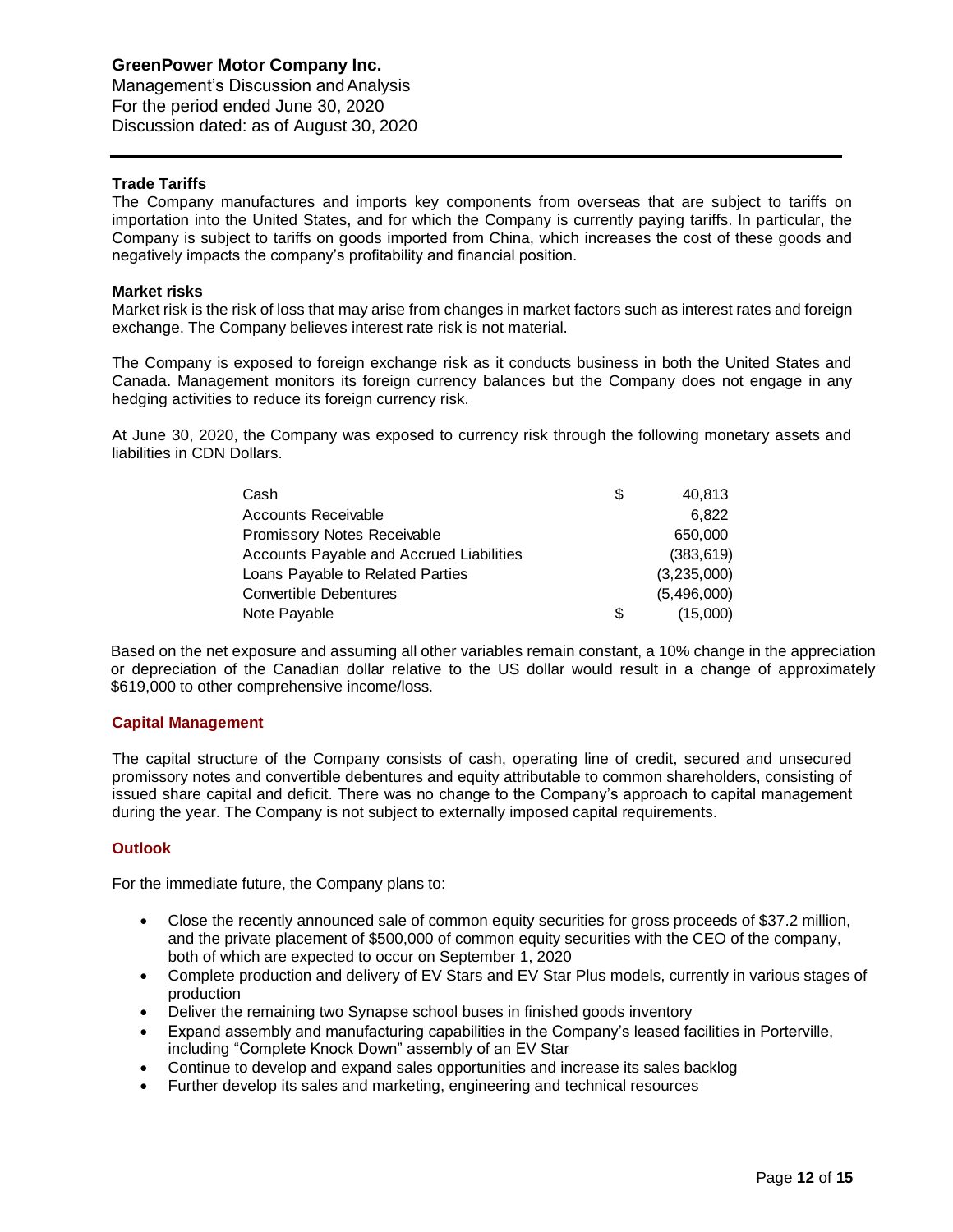# **GreenPower Motor Company Inc.**  Management's Discussion andAnalysis For the period ended June 30, 2020

Discussion dated: as of August 30, 2020

# **Capitalization and Outstanding Security Data**

The total number of common shares issued and outstanding is 108,657,251 as of June 30, 2020. There are no preferred shares issued and outstanding.

An incentive stock option plan was established for the benefit of directors, officers, employees and consultants of the Company. As of June 30, 2020, there are 6,899,500 options granted and outstanding. The total number of common share warrants outstanding as of the same date is 25,183,868.

As at August 30, 2020, the company had 114,791,063 issued shares, 7,309,500 options outstanding and 20,282,748 warrants outstanding.

# **Disclosure of Internal Controls**

Management has established processes to provide them sufficient knowledge to support representations that they have exercised reasonable diligence that (i) the financial statements do not contain any untrue statement of material fact or omit to state a material fact required to be stated or that is necessary to make a statement not misleading in light of the circumstances under which it is made, as of the date of and for the periods presented by the financial statements, and (ii) the financial statements fairly present in all material respects the financial condition, results of operations and cash flow of the Company, as of the date of and for the periods presented.

In contrast to the certificate required for non-venture issuers under National Instrument 52-109, Certification of Disclosure in Issuers' Annual and Interim Filings ("NI 52-109"), the Venture Issuer Basic Certificate does not include representations relating to the establishment and maintenance of disclosure controls and procedures ("DC&P") and internal control over financial reporting ("ICFR"), as defined in NI 52-109. In particular, the certifying officers filing this certificate are not making any representations relating to the establishment and maintenance of:

- i. controls and other procedures designed to provide reasonable assurance that information required to be disclosed by the issuer in its annual filings, interim filings or other reports filed or submitted under securities legislation is recorded, processed, summarized and reported within the time periods specified in securities legislation; and
- ii. a process to provide reasonable assurance regarding the reliability of financial reporting and the preparation of financial statements for external purposes in accordance with the issuer's GAAP (IFRS).

The issuer's certifying officers are responsible for ensuring that processes are in place to provide them with sufficient knowledge to support the representations they are making in the certificate. Investors should be aware that inherent limitations on the ability of certifying officers of a venture issuer to design and implement on a cost effective basis DC&P and ICFR as defined in NI 52-109 may result in additional risks to the quality, reliability, transparency and timeliness of interim and annual filings and other reports provided under securities legislation.

## **Risk Factors**

Investing in the common shares of the Company involves risk. Prospective investors should carefully consider the risks described below, together with all of the other information included in this MD&A before making an investment decision. If any of the following risks actually occurs, the business, financial condition or results of operations of the Company could be harmed. In such an event, the trading price of the common shares could decline and prospective investors may lose part or all of their investment.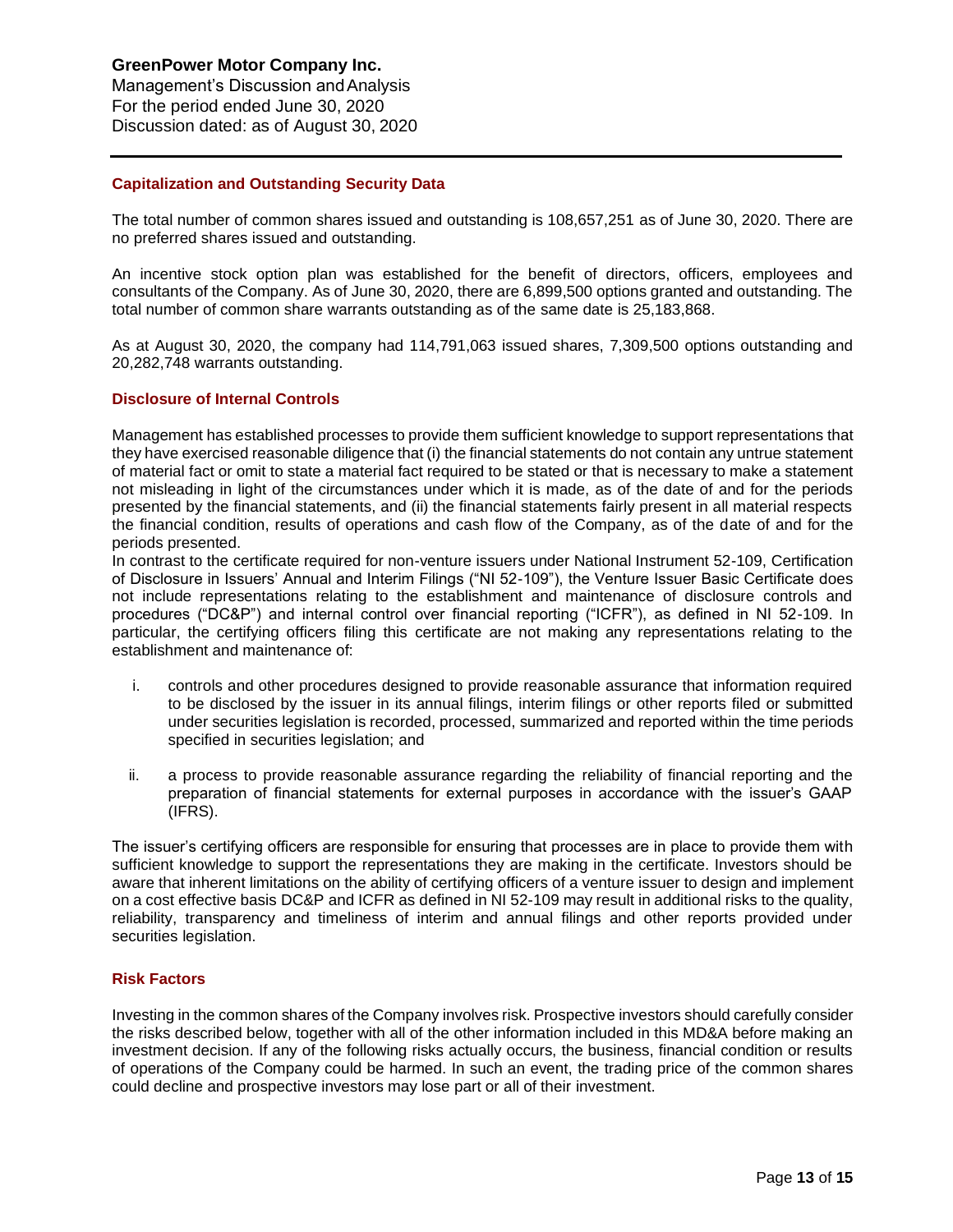# **GreenPower Motor Company Inc.**  Management's Discussion andAnalysis For the period ended June 30, 2020

Discussion dated: as of August 30, 2020

# No Operating History

The Company has not paid any dividends and may not produce earnings or pay dividends in the immediate or foreseeable future.

## Reliance on Management

The Company is relying solely on the past business success of its directors and officers. The success of the Company is dependent upon the efforts and abilities of its directors, officers and employees. The loss of any of its directors, officers or employees could have a material adverse effect upon the business and prospects of the Company.

## Operational Risk

The Company is exposed to many types of operational risks that affect all companies. Operational risk is the risk of loss resulting from inadequate or failed internal processes, people and/or systems. Operational risk is present in all of the Company's business activities, and incorporates exposure relating to fiduciary breaches, product liability claims, product recalls, regulatory compliance failures, legal disputes, business disruption, technology failures, business integration, damage to physical assets, employee safety, dependence on suppliers, foreign exchange fluctuations, insurance coverage and rising insurance costs. Such risks also include the risk of misconduct, theft or fraud by employees or others, unauthorized transactions by employees, operational or human error or not having sufficient levels or quality of staffing resources to successfully achieve the Company's strategic or operational objectives.

The occurrence of an event caused by an operational risk that is material could have a material adverse effect on the Company's business, financial condition, liquidity and operating results.

## Volatile Operating Results

Our orders with our customers generally require time-consuming customization and specification. We incur significant operating expenses when we are building a bus prior to sale or designing and testing a new bus. If there are delays in the sale of buses to customers, such delays may lead to significant fluctuations in results of operations from quarter to quarter, making it difficult to predict our financial performance on a quarterly basis.

## Competition in the industry

The Company competes against a number of existing manufacturers of all-electric buses, traditional diesel buses and other buses with various models based on size, purpose or performance features. The Company competes in the non-diesel or alternative fuel segment of this market. There are existing competitors in the various market segments with the potential for future competitors.

## Provision for Warranty Costs

The Company offers warranties on the transit, charter and school buses it sells. Management estimates the related provision for future warranty claims based on historical warranty claim information as well as recent trends that might suggest past cost information may differ from future claims. Factors that could impact the estimated claim information include the success of the Company's productivity and quality initiatives as well as parts and labour costs. Actual warranty expense will differ from the provisions which are estimated by management.